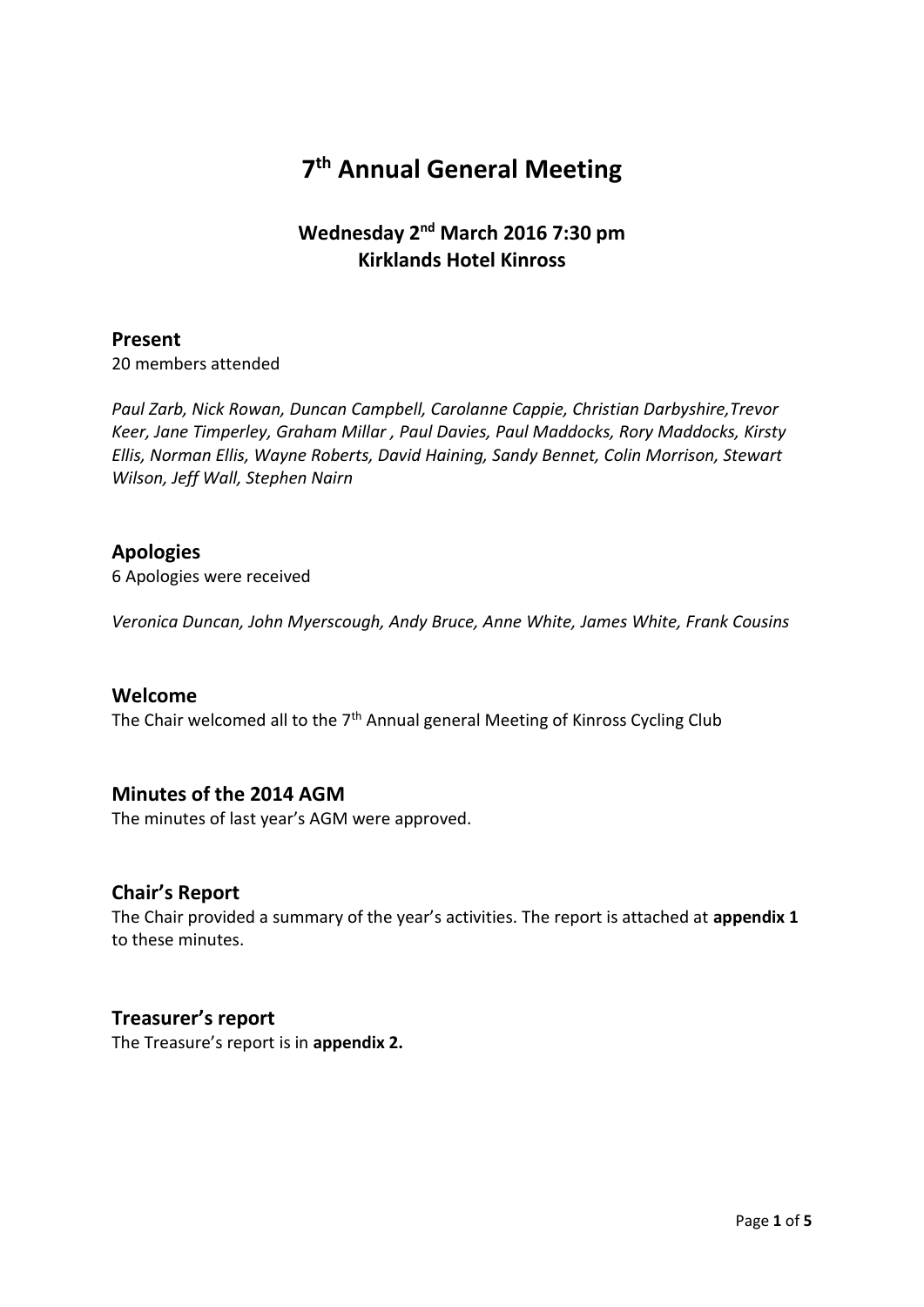## **Election of Committee Members**

In accordance with the constitution Paul Zarb (Chair), Duncan Campbell (Secretary) and Nick Rowan (Treasurer) have served their tenure as Office holders and advised that they were not seeking re-lection to the Committee. The President Andy Bruce is also standing down.

Christian Darbyshire and Craig Johnstone advised that they were standing down from the committee. All other committee members indicated their willingness to continue.

The following nominations were received:

Chair: Carolanne Cappie, Jane Timperley.

*Proposed Anne White, Seconded James White Carried "nem con"*

It was agreed that the constitution would be amended to permit the election of a chair and co-chair and the appropriate amendments made to authorised financial signatories

*Action Secretary/Treasurer*

Secretary: Wayne Roberts

*Proposed Kirsty Ellis, Seconded Norman Ellis Carried "nem con"*

Treasurer: Kirsty Ellis.

*Proposed Christian Darbyshire, Seconded Wayne Roberts*

Norman Ellis, Stewart Wilson, Frank Cousins and Graham Millar were nominated to join the committee. The membership was agreed orally without need for a vote.

Trevor Keer agreed to continue to provide webmaster support and Graham Millar agreed to assist.

The other portfolio responsibilities of the committee members to cover, assets, kit and FCA representatives will be decided at the next committee meeting on March 24<sup>th</sup>.

Paul Zarb was nominated to the President role.

*Proposed: Duncan Campbell, seconded Jane Timperley Carried "nem con"*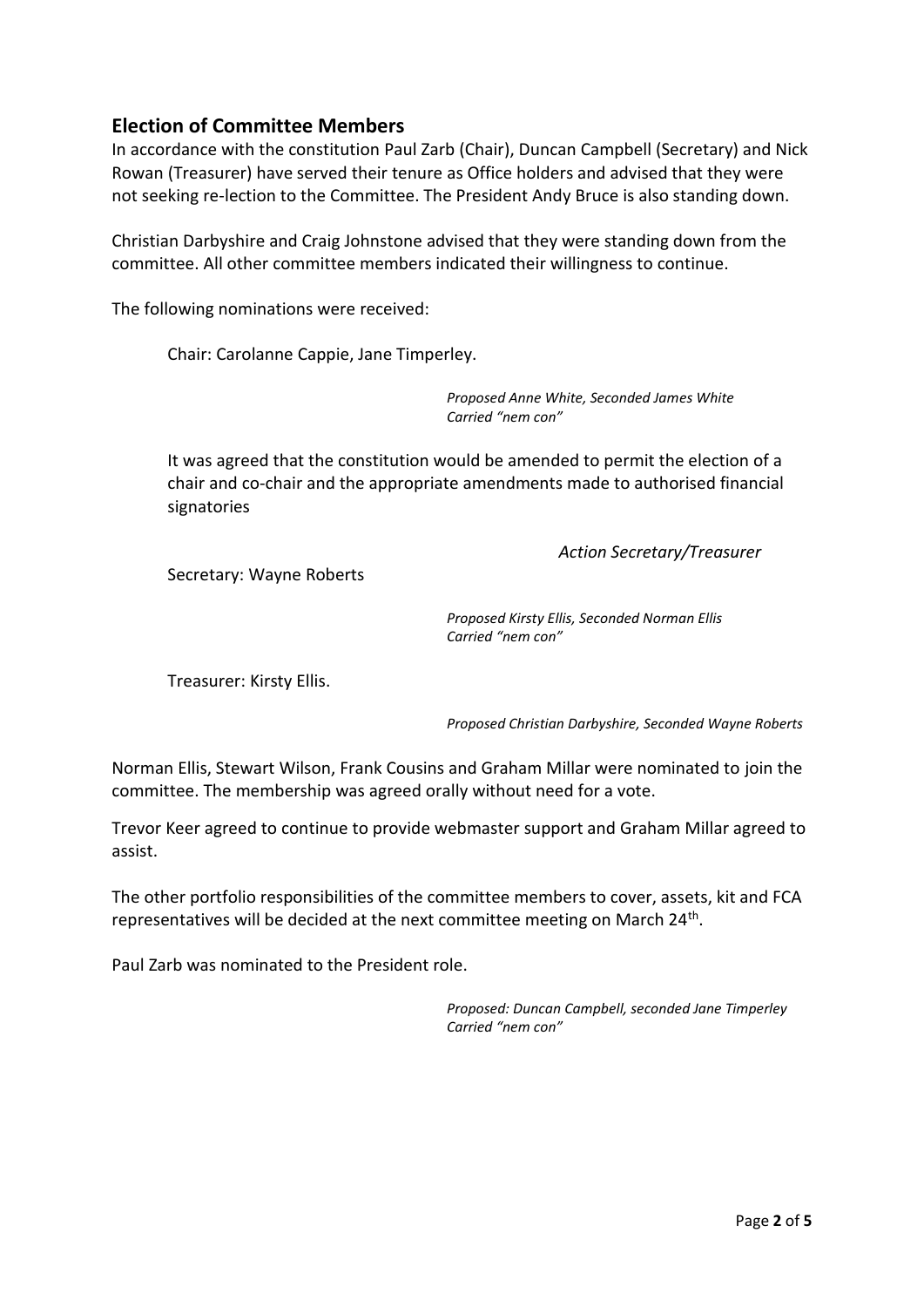### **General Business**

#### **a) Membership Fees**

The committee recommended that club membership fees be continued at £10 per annum, to run from 1<sup>st</sup> March to 28<sup>th</sup> February each year. Trevor Keer will send out renewal reminder to members

*Action TK*

**b) Plans for the coming year**

It was agreed to continue with the current 10 GP series events. A proposal to increase the series to 12 in the year was carried.

*Proposed Kirsty Ellis, seconded Trevor Keer*

After some discussion on changing the point's allocation in the GP series to provide a fairer spread and to encourage participants to help out at events it was agreed that Trevor Keer and Wayne Roberts would lead a small task group to refine the ideas discussed at the meeting and submit proposals to the Committee.

*Action TK/WR*

#### **c) Welfare/Child Protection Officer**

The club has junior members registered and is therefore required to appoint a welfare/child protection officer. The post holder will attend training sessions organised by Scottish Cycling and will be responsible for ensuring the club meets the Scottish Cycling Policy requirements on this matter. It was agreed that junior members would not be able to attend club runs unless accompanied by a parent or appropriate guardian whilst the new committee considers how best to take this forward.

*Action Committee*

### **Any Other Business**

FCA rep to be considered at next committee meeting.

**The meeting closed at 2130 hours**

### **Date of Next Meeting**

The next AGM will take place in February 2017. Date and venue will be circulated one month in advance.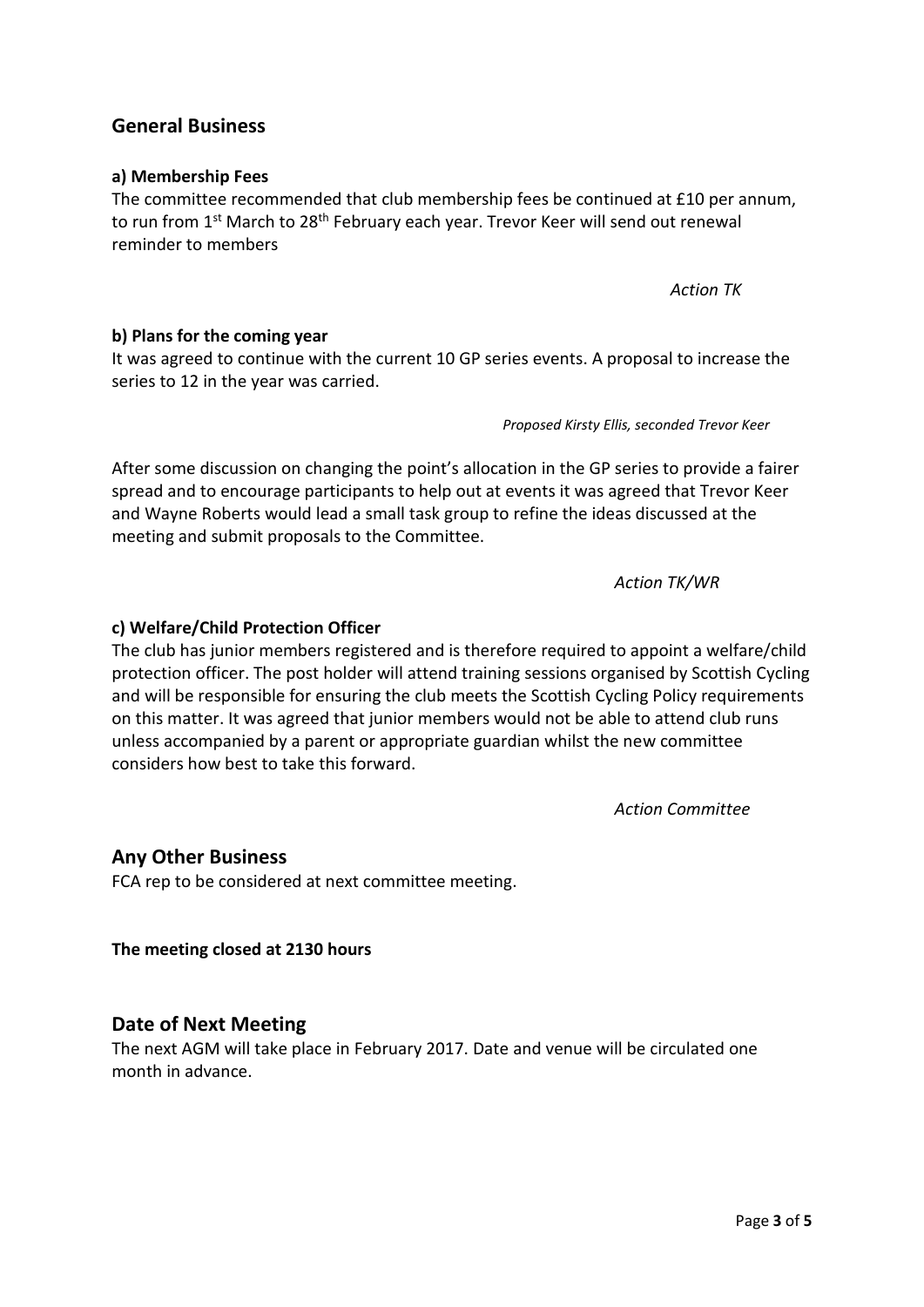## **Appendix 1**

## **Chairman's AGM Report, Kinross Cycling Club Year Feb 2015 – Jan 16**

I am stepping down as Chairman after 4 or so years. I feel my role here should now be filled with a fresh eye. It has been a pleasure and an honour and I have enjoyed my role. I feel it has been worthwhile leaving the club in a healthy position both financially and membership wise. We are now at a transition stage from a new growing club to an established developing club.

#### **Events 2015**

We successfully staged a series of open and closed events during 2015 Closed events were the club confined TT series Open events in reverse order were. Meedies Madness SCX 4 Kinross CC Ochil Hills Road Races including Scottish Junior RR Championships Kinross CC 3 -Up TTT Ochil Hills Single Speed TT Family Cycle Challenge Sportive Kinross

I would like to thank all the members who either participated or helped with the staging of these events. It is only possible to stage them with assistance. I would also acknowledge Kinross Hockey Club who provided volunteers for the CX race in exchange for a financial donation to the club.

#### **Events 2016**

Current plan is to stage the same series of events in 2016 subject to finding organisers.

#### **Committee Membership**

Main positions of Treasurer, Secretary and Chairman are due for re-election as per the constitution.